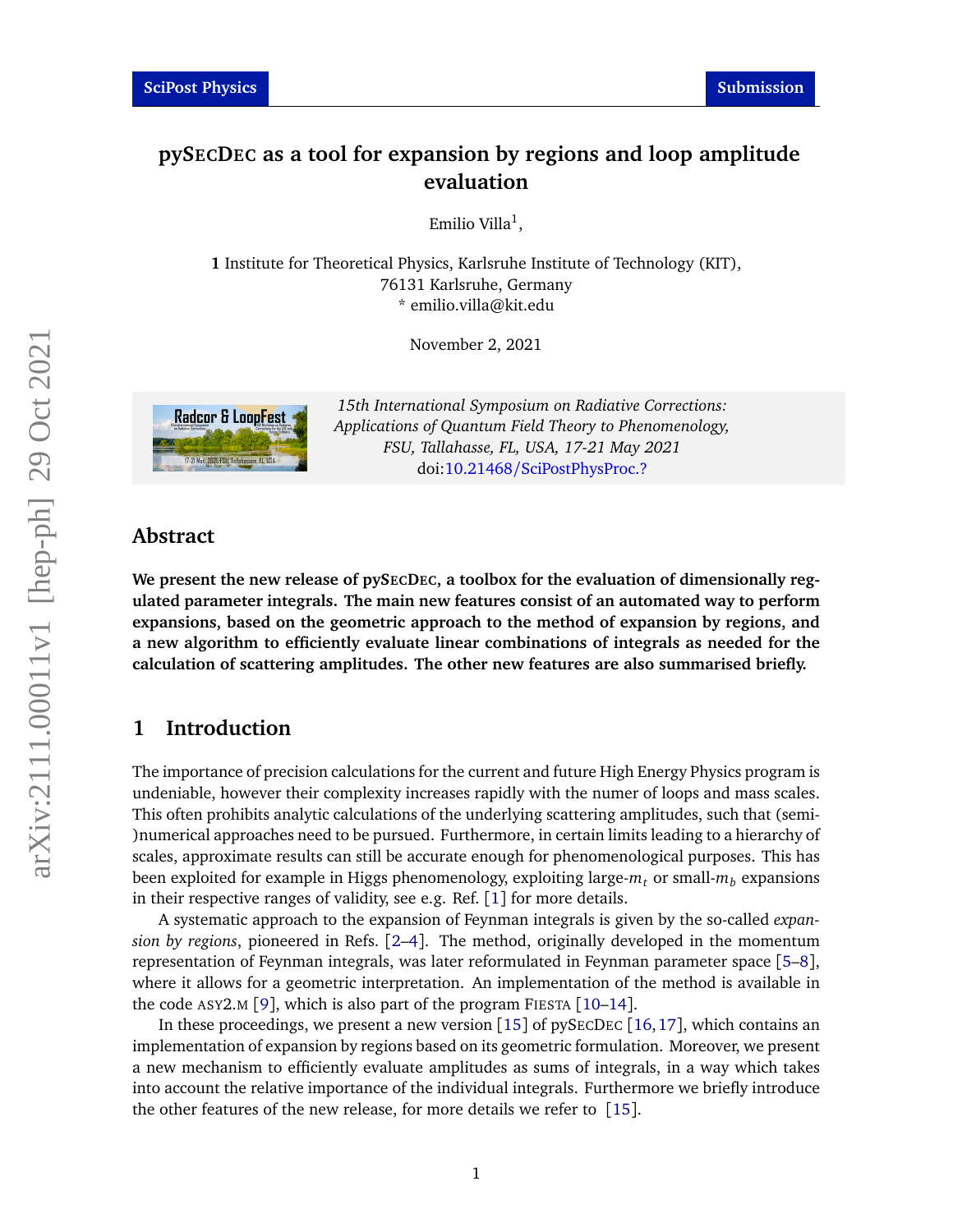# **2 Geometric formulation of expansion by regions**

#### **2.1 Method**

In this section, we discuss the expansion of parametric integrals over polynomials around small values of a so-called *smallness parameter* (e.g.  $m^2/p^2$  in a large-momentum expansion). Feynman integrals can be brought into this form using the Lee-Pomeransky representation [[18](#page-8-4)]:

<span id="page-1-1"></span>
$$
I = \int_0^\infty \frac{dx}{x} x^{\nu} t^{\nu_{N+1}} \left[ \sum_{i=1}^m c_i x^{p_i} t^{p_{i,N+1}} \right]^{-\frac{p}{2}}, \qquad (1)
$$

where  $t$  is the smallness parameter,  $c_i$  the coefficients of the polynomial,  $D$  the space-time dimension and  $\mathbf{x}^{\mathbf{a}} = \prod_{j=1}^{N} x_j^{a_j}$  $j'$ . The exponents can be organised into  $(N + 1)$ -dimensional vectors  ${\bf p}'_i \equiv ({\bf p}_i, p_{i,N+1}), \; {\bf v}' \equiv ({\bf v}, {\bf v}_{N+1}).$ 

The goal of the method of expansion by regions is to identify all the possible scalings of the integration variables w.r.t. the smallness parameter in the different parts (called *regions*) of the integration domain. Once the integration domain has been divided into regions, the integrand is expanded in each region according to the given scaling and the corresponding expanded integrands are integrated over the *whole* integration domain. The sum of the resulting integrals adds up to the original integral since overlapping terms in general give rise to scaleless integrals that are zero in dimensional regularisation [[19](#page-8-5)]. Moreover, the dimensional regulator  $\varepsilon$ , or additional analytical regulators, are used to make sure the integrals are well-defined even outside the region of convergence. Let us now sketch the geometric approach and illustrate it with a simple example.

<span id="page-1-0"></span>

Figure 1: Newton polytope for  $P(x, t) = t + x + x^2$ , together with the directions of the region vectors (drawn as normal vectors to the facets in positive *t*-direction).

In order to find all the relevant regions, we can use the notion of the *Newton polytope* of a polynomial. The Newton polytope can be determined as the convex hull of the exponent vectors or, alternatively, as the intersection of half spaces

$$
\Delta' = \bigcap_{f \in F} \{ \mathbf{m} \in \mathbb{R}^{N+1} \mid \langle \mathbf{m}, \mathbf{n}_f \rangle + a_f \ge 0 \},\tag{2}
$$

where  $F$  is the set of polytope facets with inward-pointing normal vectors  $\mathbf{n}_f, \langle \mathbf{m}, \mathbf{n}_f \rangle$  is the scalar product of **m** and  $\mathbf{n}_f$ , and  $a_f \in \mathbb{Z}$ . An example of a Newton polytope for the simple polynomial  $P(x, t) = t + x + x^2$  is shown in Fig. [1.](#page-1-0)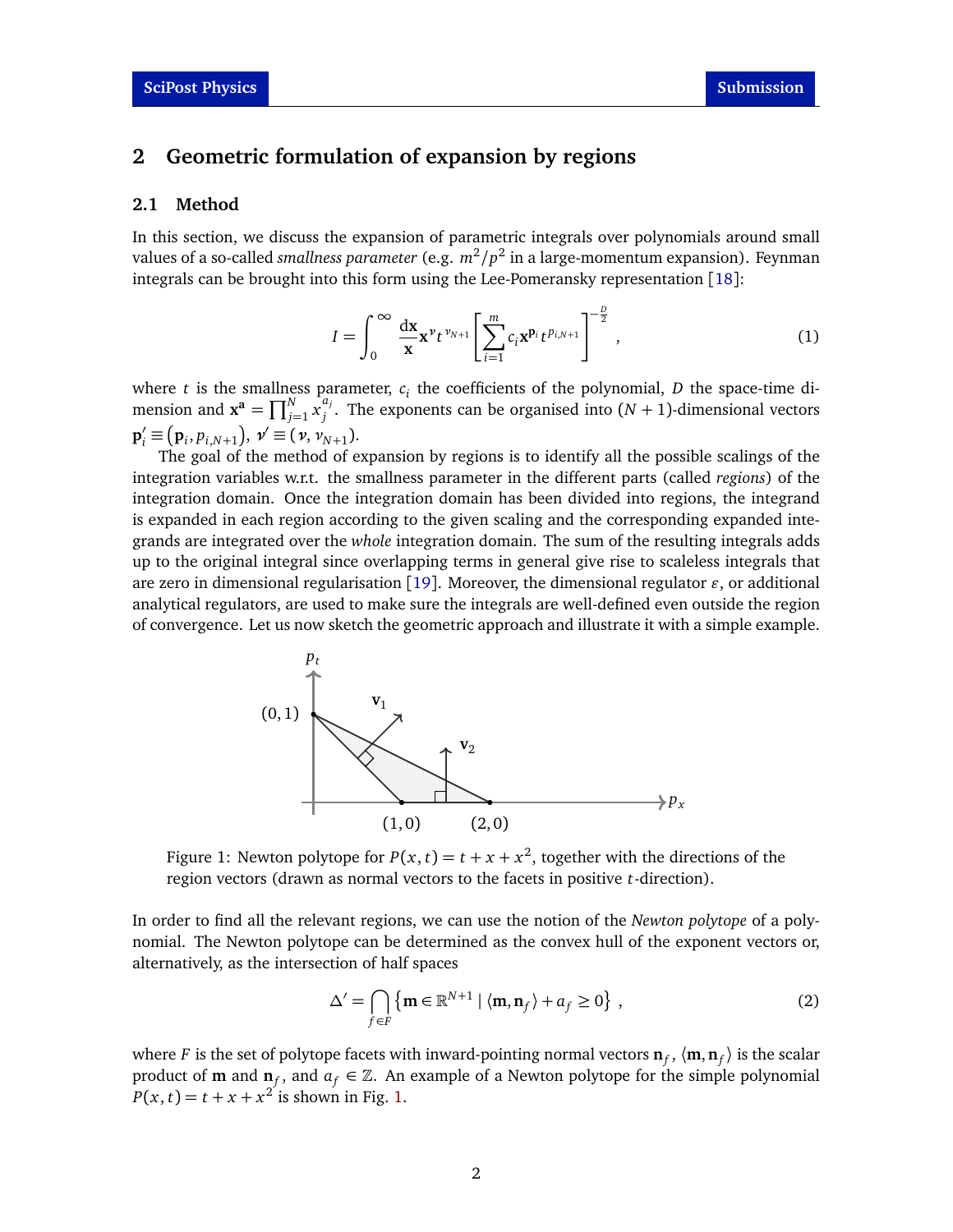The subset of facets with normal vectors pointing in the positive *t*-exponent direction is  $F^+=\{f\in F\mid (\mathbf{n}_f)_{N+1}>0$ It can be shown that the facets belonging to *F* <sup>+</sup> correspond to all the regions we need to consider  $[6]$  $[6]$  $[6]$ . These can be used as input for the change of variables:

<span id="page-2-0"></span>
$$
t \to \prod_{f \in F^+} z_f^{(\mathbf{n}_f)_{N+1}} t , \qquad x_i \to \prod_{f \in F^+} z_f^{(\mathbf{n}_f)_i} x_i , \qquad (3)
$$

where for each facet  $f$  ,  $\mathbf{n}_f$  is the vector describing the rescaling applied to  $(\mathbf{x},t)$  and is called the *region vector*.

The transformations [\(3\)](#page-2-0) lead to the following form of the integral [\(1\)](#page-1-1):

$$
I = \left(\prod_{f \in F^+} z_f^{\langle \mathbf{n}_f, \mathbf{v}' \rangle + \frac{D}{2} a_f} \right) \int_0^\infty \frac{d\mathbf{x}}{\mathbf{x}} \mathbf{x}^{\mathbf{v}} t^{\nu_{N+1}} \left[\sum_i c_i \mathbf{x}^{\mathbf{p}_i} t^{\mu_{i,N+1}} \prod_{f \in F^+} z_f^{\langle \mathbf{n}_f, \mathbf{p}_i' \rangle + a_f} \right]^{-\frac{D}{2}}.
$$
 (4)

The original integral can then be approximated by expanding in  $z_f$  in each region while setting the other  $z_{f'}$  to one, and then setting  $z_f$  to one after the expansion in region  $f$  . The final result reads:

<span id="page-2-1"></span>
$$
I = \sum_{f \in F^+} I_f \tag{5}
$$

where  $I_f$  is the expansion of [\(4\)](#page-2-1) in  $z_f$  with all  $z$  set to one after the expansions. The  $I_f$  are integrated over the whole integration domain. The procedure outlined above is equivalent to expanding directly in the parameter *t* after appropriate rescaling of the Feynman parameters, a proof can be found in Ref. [[15](#page-8-1)].

#### **2.2 Usage**

<span id="page-2-2"></span>In this section we present a comparison between expansion by regions and standard pySECDEC. To this end, we evaluate as a sample integral the two-loop triangle given in Fig. [2](#page-2-2) at order  $\varepsilon^0$  in the  $\varepsilon$ -expansion. We consider the limit  $s \ll m^2$  and we expand to leading order in the smallness parameter.



Figure 2: Two-loop triangle with one internal massive line

Fig. [3](#page-3-0) shows the integration times for both, expansion by regions (solid line) and pySECDEC (dashed line) plotted against the ratio  $r = m^2/s$ . One can see how the integration times for pySECDEC blow up as the ratio of scales increases, while expansion by regions is numerically stable over the different orders of magnitude.

Fig. [4](#page-4-0) shows the behaviour of  $|R_n/R_a|$ , the modulus of the ratio of the finite parts obtained numerically to the analytic result (from Ref. [[20](#page-8-6)]), with increasing ratio  $r = m^2/s$  of the kinematic scales, for both the numerical result obtained with expansion by regions and pySECDEC. The shaded areas are given by adding and subtracting the numerical uncertainty to the result. The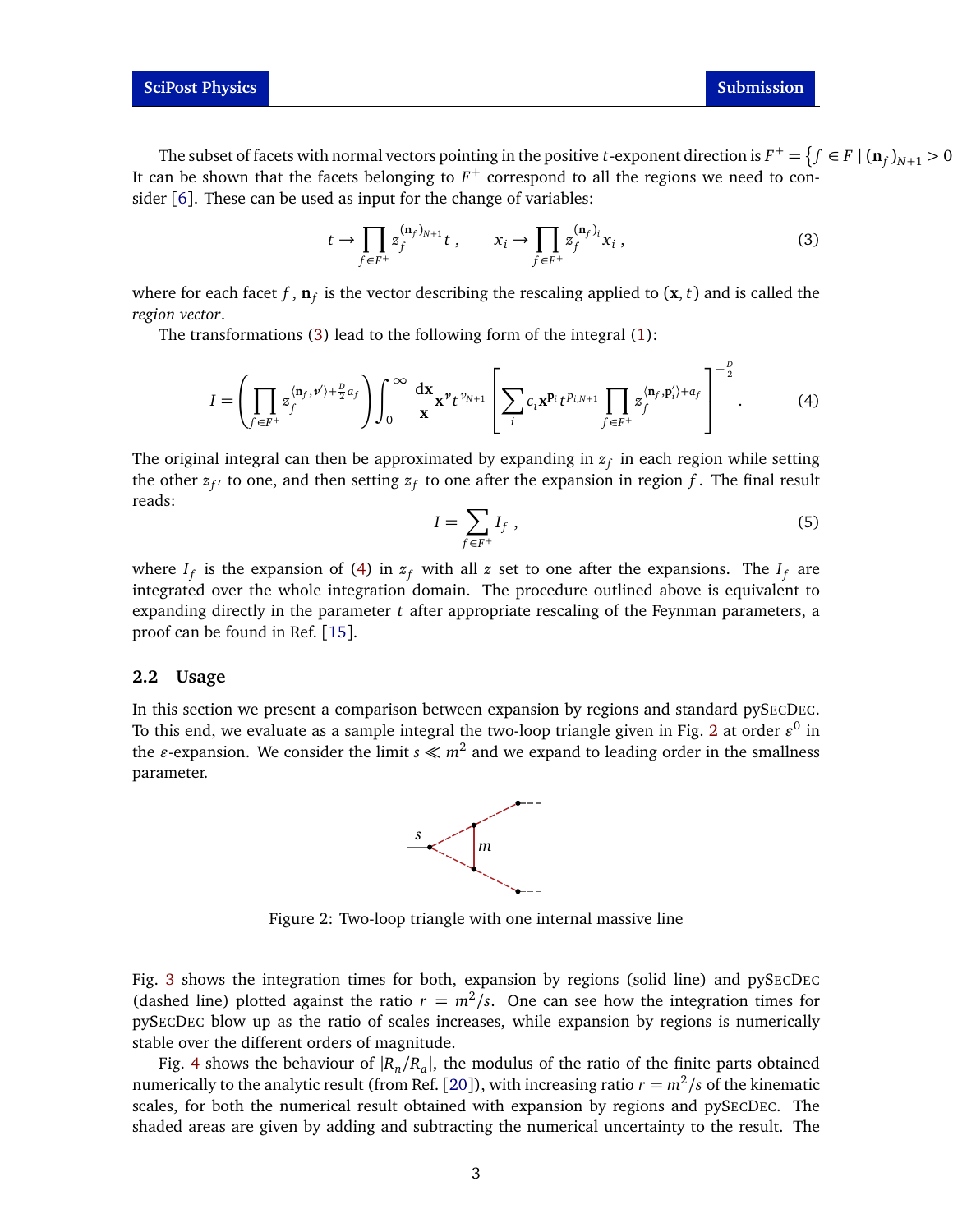<span id="page-3-0"></span>

Figure 3: Scan over different orders of magnitude of  $r = m^2/s$  for the two-loop triangle given in Fig [2.](#page-2-2) Integration times (in minutes) are plotted against *r*. The relative accuracy goal is  $10^{-3}$ ; the wall clock limit has been set to 5 hours.

accuracy goal is fixed to  $10^{-3}$ . Notice that the integration stops whenever the accuracy goal or the maximum number of evaluations are reached, meaning that the actual final uncertainty can be smaller than the required accuracy. Fig. [4](#page-4-0) shows that the uncertainty due to the expansion is no longer dominant compared to the integration error if  $m^2/s \gtrsim 40$ , and that the results from pySECDEC and expansion by regions are compatible with each other in this case.

Combining the information of the two plots, it is clear that whenever the approximation due to the expansion is negligible compared to the numerical uncertainty of the result, using the expansion by regions option instead of standard pySECDEC is the better choice to evaluate the integral in the given kinematic limit.

As a final remark, it is worth to point out that for some integrals, the above considerations might hold only much deeper in the kinematic limit.

# **3 Amplitude evaluation and other new features**

#### **3.1 Amplitude evaluation**

With the new release of pySECDEC, a new function called sum package has been introduced. The function implements the algorithm described in [[21](#page-8-7)] and generates a library that allows for the fast and efficient evaluation of amplitudes, i.e. linear combinations of integrals with coefficients depending on kinematic invariants and the space-time dimension. The efficient evaluation is achieved by an algorithm that takes into account how much the individual integrals contribute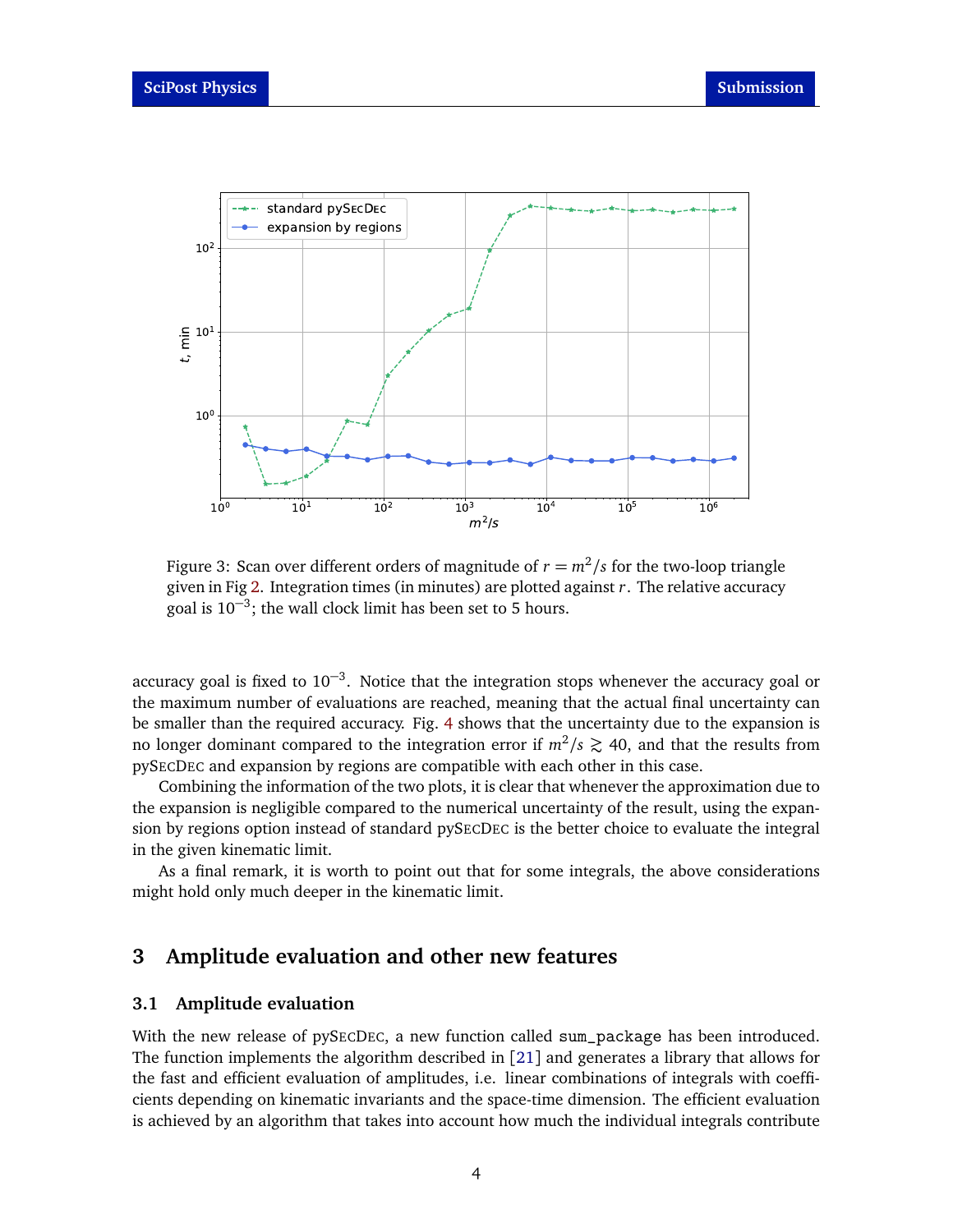<span id="page-4-0"></span>

Figure 4: Scan over different orders of magnitude of  $r = m^2/s$  for the two-loop triangle given in Fig [2.](#page-2-2) The modulus of the ratio between the numerical result and the analytic result,  $|R_n/R_a|$ , is plotted against *r*. The bands indicate the numerical uncertainties on the result.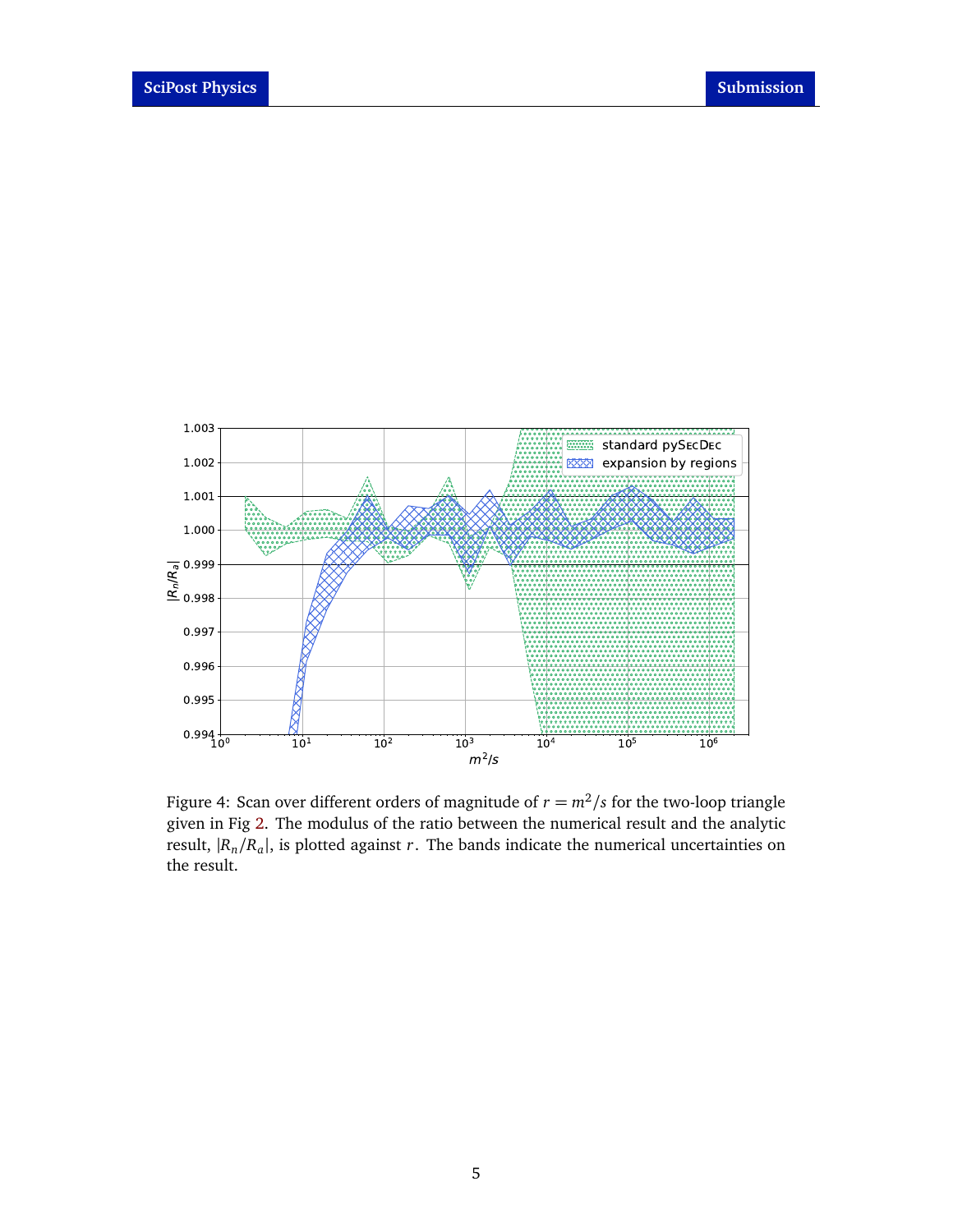to the total, such that the accuracy goal for less dominant integrals can be lower than the accuracy demanded for the total amplitude. In this section we present a simple usage example, for more details we refer to Ref. [[15](#page-8-1)].

The example discussed here is contained in examples/yyyy1L of the public code and calculates the one-loop 4-photon amplitude  $\mathcal{M}^{++-}$ . The amplitude can be expressed in terms of one-loop 4-point and 2-point integrals as

$$
\mathcal{M}^{++--} = -8 \left\{ 3(4-D)I_4^{D+4}(t,u) + \frac{t^2 + u^2}{s} I_4^{D+2}(t,u) + \frac{t - u}{s} \left( I_2^D(u) - I_2^D(t) \right) \right\}.
$$
 (6)

where  $D = 4-2\varepsilon$  and  $s, t, u$  are the usual Mandelstam invariants. Note that  $I_4^{D+4}$  is UV divergent,  $I_4^{D+4}$  = 1/(6 $\varepsilon$ )+finite, and therefore provides the rational part.

The example folder contains four files:

- coefficients.py: here the coefficient functions of the integrals are defined as a list. Each coefficient function has the arguments numerators, denominators, parameters, where the field parameters contains the names of the kinematic invariants. The polynomials in the numerator and denominator can also depend on the regulator  $\varepsilon$ .
- integrals.py: here the integrals are given as a list containing the "master" integrals  $I_2^D(u)$ ,  $I_2^D(t)$ ,  $I_4^{D+2}(t,u)$ ,  $I_4^{D+4}(t,u)$ . Note that the ordering of the integrals and the corresponding coefficients should be the same.
- generate\_yyyy1L.py: imports the integral definitions and the coefficients and runs sum\_package.
- integrate\_yyyy1L.py: performs the numerical integration, here the user can choose the integrator settings.

With the values of the kinematics invariants set to  $t = -1.3$ ,  $u = -0.8$ ,  $s = -t - u$ , the result reads

$$
\mathcal{M}^{++--} = (+0. \pm 2.1 \cdot 10^{-16}) \varepsilon^{-1} ++ (-28.431595834 \pm 5.4 \cdot 10^{-10} + (-1.3 \cdot 10^{-10} \pm 6.4 \cdot 10^{-10}) i) ++ \mathcal{O}(\varepsilon),
$$
\n(7)

in agreement with the analytic result. For more complicated amplitudes, the coefficients and the integral list will be much more complicated, however the structure is the same. Therefore pySECDEC can be used like an integral library for master integrals whose analytic expressions are unknown.

#### **3.2 Other new features**

In this section, we briefly introduce the other new features of pySECDEC. The following changes have been made compared to pySECDEC version 1.4.5:

- The contour deformation parameters  $\lambda_i$  are now reduced automatically if the original values lead to an invalid contour. This removes the "*sign check error*" that was one of the most frequent issues in previous versions of the code.
- The WorkSpace parameter of FORM [[22,](#page-8-8)[23](#page-8-9)] is now automatically increased if FORM fails due to insufficient WorkSpace. Users are no longer required to adjust the form\_work\_space parameter.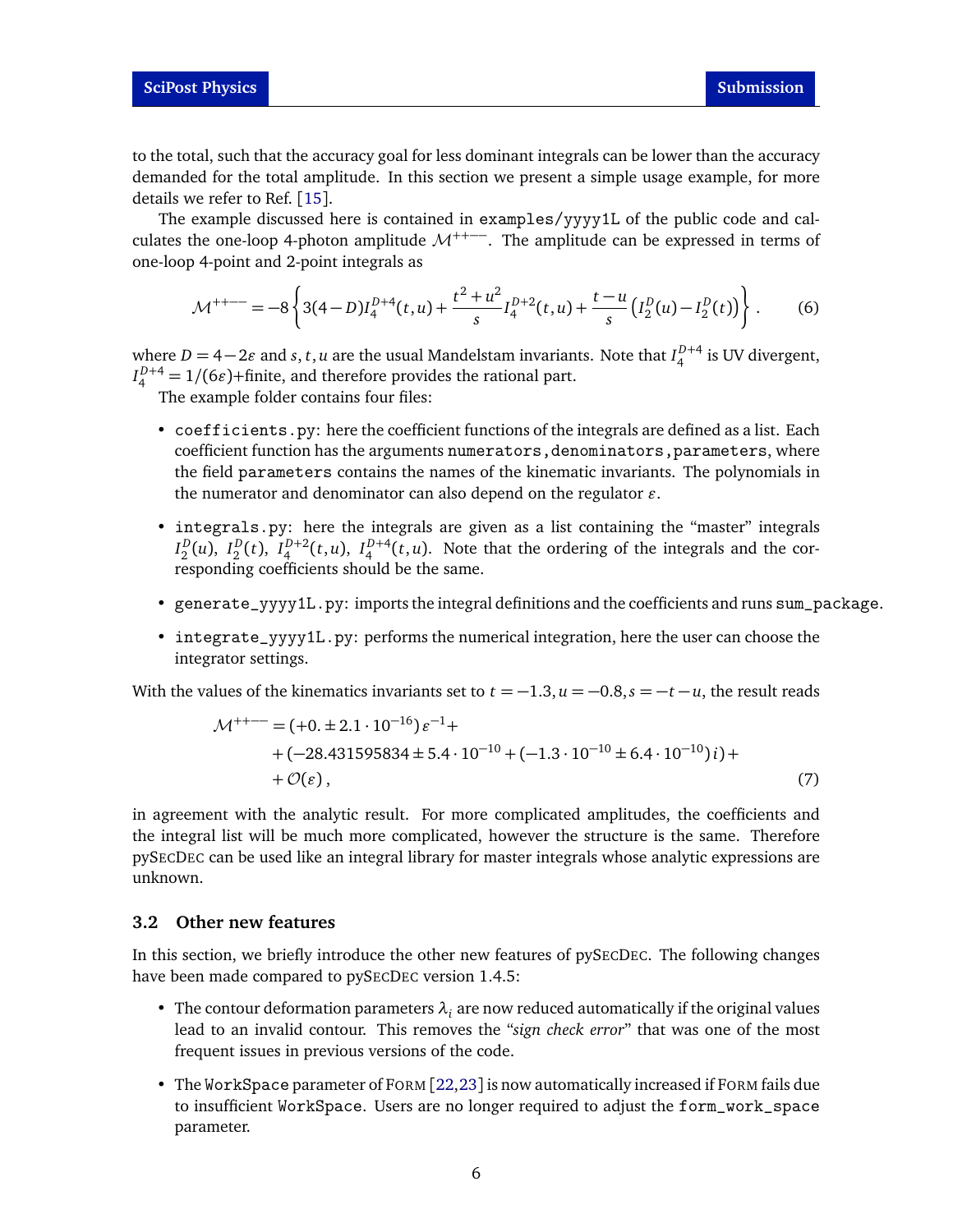• pySECDEC can now be easily installed from the Python Package Index<sup>[1](#page-6-0)</sup> using

```
python3 -m pip install --user pySecDec
```
- The functions series\_to\_ginac, series\_to\_sympy, series\_to\_maple and series\_to\_mathematica have been added. They convert the output of pySECDEC to a syntax more suitable for use in combination with various computer algebra systems.
- The support for Python version 2.7 was dropped in favour of version 3.6 or newer. Python is now always invoked as python3.

The following new functions have been introduced:

- make\_regions provides a package generator to perform expansion by regions of general parameter integrals.
- loop\_regions is a wrapper around make\_regions which simplifies the application of expansion by regions to loop integrals.
- sum\_package has been discussed in the previous section.

These functions are documented in detail in the online documentation<sup>[2](#page-6-1)</sup> distributed with the code.

# **4 Conclusions**

In these proceedings, we have presented a new implementation of the method of regions in the program pySECDEC. We have shown that for integrals with a sufficiently large hierarchy among the kinematic invariants, the timings and accuracy of expansion by regions remain approximately constant as the ratio of scales increases, while the standard numerical evaluation by pySECDEC faces convergence issues. This gives the user a powerful tool to get faster and more accurate results in certain kinematic limits.

In addition, we have introduced a mechanism in pySECDEC that allows for the fast and efficient evaluation of linear combinations of integrals with coefficients that depend on kinematics and regulators, typically occurring in multi-loop scattering amplitudes. Each term in the sum is evaluated with a number of sampling points determined such that the global accuracy goal for the sum is reached most efficiently. Together with the other features of the new release, this makes pySECDEC a tool suited for the evaluation of multi-loop amplitudes in a largely automated way.

<span id="page-6-0"></span><sup>1</sup><https://pypi.org/project/pySecDec/>

<span id="page-6-1"></span><sup>2</sup><https://secdec.readthedocs.io>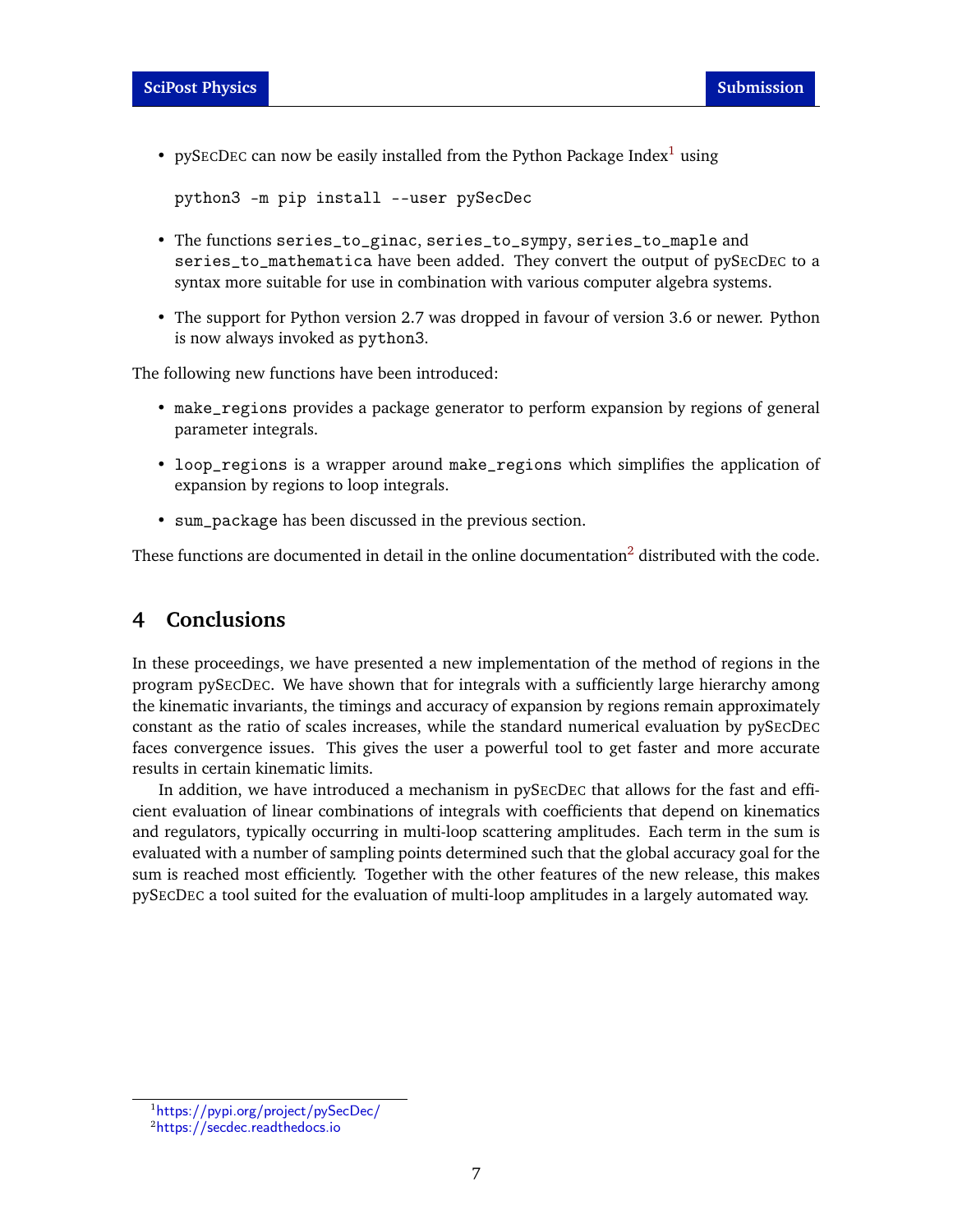# **Acknowledgements**

I would like to thank the pySECDEC members for the fruitful collaboration.

**Funding information** This research was supported in part by the COST Action CA16201 ("Particleface") of the European Union and by the Deutsche Forschungsgemeinschaft (DFG, German Research Foundation) under grant 396021762 - TRR 257.

#### **References**

- <span id="page-7-0"></span>[1] G. Heinrich, *Collider Physics at the Precision Frontier*, Phys. Rept. **922**, 1 (2021), doi:10.1016/[j.physrep.2021.03.006,](https://doi.org/10.1016/j.physrep.2021.03.006) <2009.00516>.
- <span id="page-7-1"></span>[2] V. Smirnov, *Renormalization and asymptotic expansions*, vol. 14, Birkhäuser (1991).
- [3] M. Beneke and V. A. Smirnov, *Asymptotic expansion of Feynman integrals near threshold*, Nucl. Phys. B **522**, 321 (1998), doi:10.1016/[S0550-3213\(98\)00138-2,](https://doi.org/10.1016/S0550-3213(98)00138-2) <hep-ph/9711391>.
- <span id="page-7-2"></span>[4] V. A. Smirnov and E. R. Rakhmetov, *The Strategy of regions for asymptotic expansion of two loop vertex Feynman diagrams*, Theor. Math. Phys. **120**, 870 (1999), doi:10.1007/[BF02557396,](https://doi.org/10.1007/BF02557396) <hep-ph/9812529>.
- <span id="page-7-3"></span>[5] V. A. Smirnov, *Problems of the strategy of regions*, Phys. Lett. B **465**, 226 (1999), doi:10.1016/[S0370-2693\(99\)01061-8,](https://doi.org/10.1016/S0370-2693(99)01061-8) <hep-ph/9907471>.
- <span id="page-7-7"></span>[6] A. Pak and A. Smirnov, *Geometric approach to asymptotic expansion of Feynman integrals*, Eur. Phys. J. C **71**, 1626 (2011), doi:10.1140/epjc/[s10052-011-1626-1,](https://doi.org/10.1140/epjc/s10052-011-1626-1) <1011.4863>.
- [7] B. Ananthanarayan, A. Pal, S. Ramanan and R. Sarkar, *Unveiling Regions in multi-scale Feynman Integrals using Singularities and Power Geometry*, Eur. Phys. J. C **79**(1), 57 (2019), doi:10.1140/epjc/[s10052-019-6533-x,](https://doi.org/10.1140/epjc/s10052-019-6533-x) <1810.06270>.
- <span id="page-7-4"></span>[8] B. Ananthanarayan, A. B. Das and R. Sarkar, *Asymptotic Analysis of Feynman Diagrams and their Maximal Cuts*, Eur. Phys. J. C **80**(12), 1131 (2020), doi:10.1140/epjc/[s10052-020-](https://doi.org/10.1140/epjc/s10052-020-08609-0) [08609-0,](https://doi.org/10.1140/epjc/s10052-020-08609-0) <2003.02451>.
- <span id="page-7-5"></span>[9] B. Jantzen, A. V. Smirnov and V. A. Smirnov, *Expansion by regions: revealing potential and Glauber regions automatically*, Eur. Phys. J. C **72**, 2139 (2012), doi[:10.1140](https://doi.org/10.1140/epjc/s10052-012-2139-2)/epjc/s10052- [012-2139-2,](https://doi.org/10.1140/epjc/s10052-012-2139-2) <1206.0546>.
- <span id="page-7-6"></span>[10] A. Smirnov and M. Tentyukov, *Feynman Integral Evaluation by a Sector decomposition Approach (FIESTA)*, Comput.Phys.Commun. **180**, 735 (2009), doi:10.1016/[j.cpc.2008.11.006,](https://doi.org/10.1016/j.cpc.2008.11.006) <0807.4129>.
- [11] A. Smirnov, V. Smirnov and M. Tentyukov, *FIESTA 2: Parallelizeable multiloop numerical calculations*, Comput.Phys.Commun. **182**, 790 (2011), doi:10.1016/[j.cpc.2010.11.025,](https://doi.org/10.1016/j.cpc.2010.11.025) <0912.0158>.